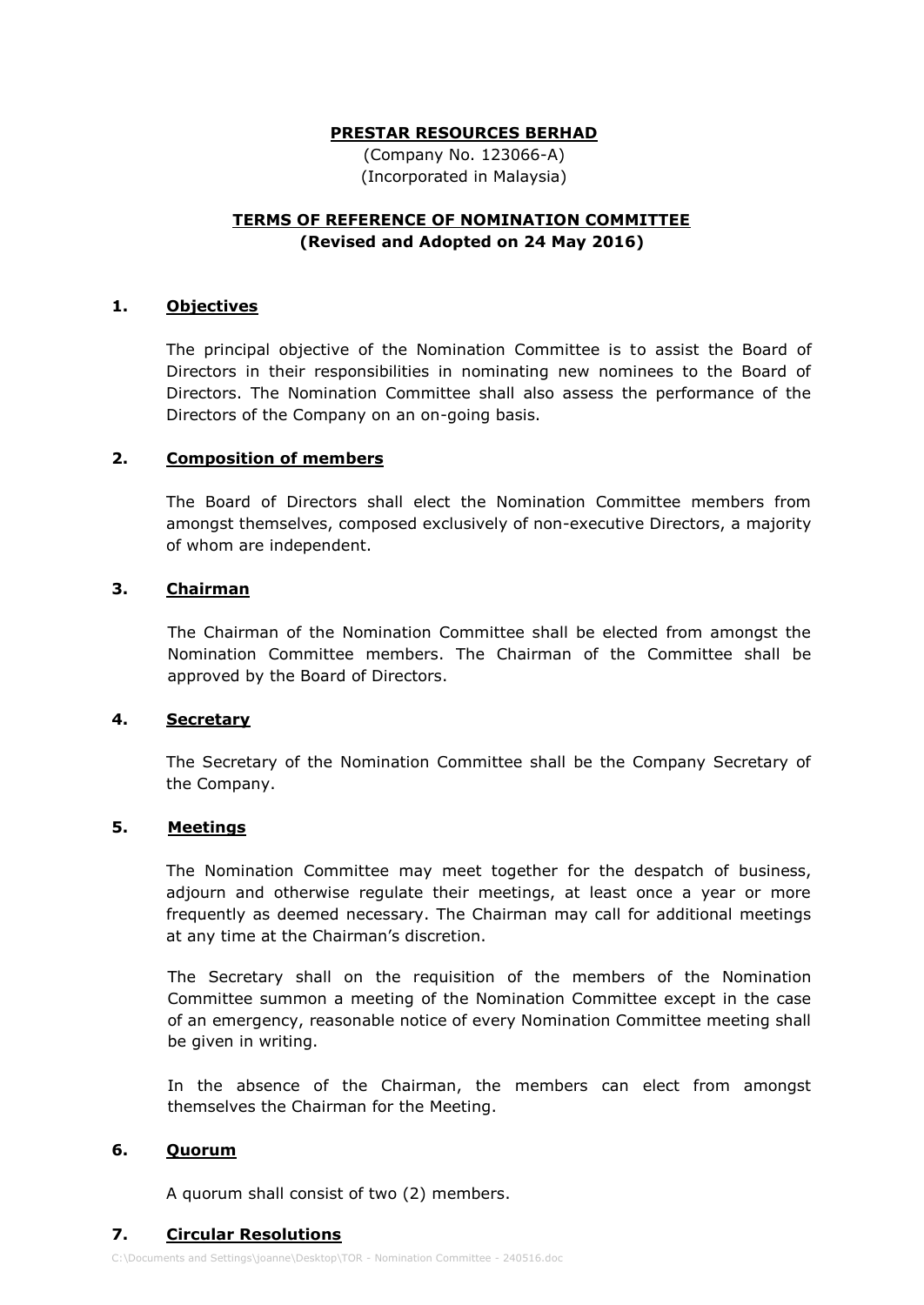## **PRESTAR RESOURCES BERHAD**

(Company No. 123066-A) (Incorporated in Malaysia)

-2-

(Terms of Reference of Nomination Committee - cont'd)

A resolution in writing signed or approved by letter, telegram, telex or telefax by all the Nomination Committee Members and who are sufficient to form a quorum, shall be as valid and effectual as if it had been passed at a Meeting of the Nomination Committee duly called and constituted. All such resolutions shall be described as "Nomination Committee Members' Resolutions in Writing" and shall be forwarded or otherwise delivered to the Secretary without delay, and shall be recorded by him in the Company's Minutes Book. Any such resolution may consist of several documents in like form, each signed by one (1) or more Nomination Committee Members.

#### **8. Authority**

The Nomination Committee shall, in accordance with a procedure or process to be determined by the Board of Directors and at the expense of the Company,

- (a) annually review the required mix of skills and experience and other qualities, including core competencies which non-executive and executive Directors should have.
- (b) assess on an annual basis, the effectiveness of the Board as a whole, the committees of the Board and for assessing the contribution of each individual Director.
- (c) be entitled to the services of a Company Secretary who must ensure that all appointments are properly made, that all necessary information is obtained from Directors, both for the Company's own records and for the purposes of meeting statutory obligations, as well as obligations arising from the Listing Requirements of Main Market of Bursa Malaysia Securities Berhad or other regulatory requirements.

#### **9. Duties and Responsibilities**